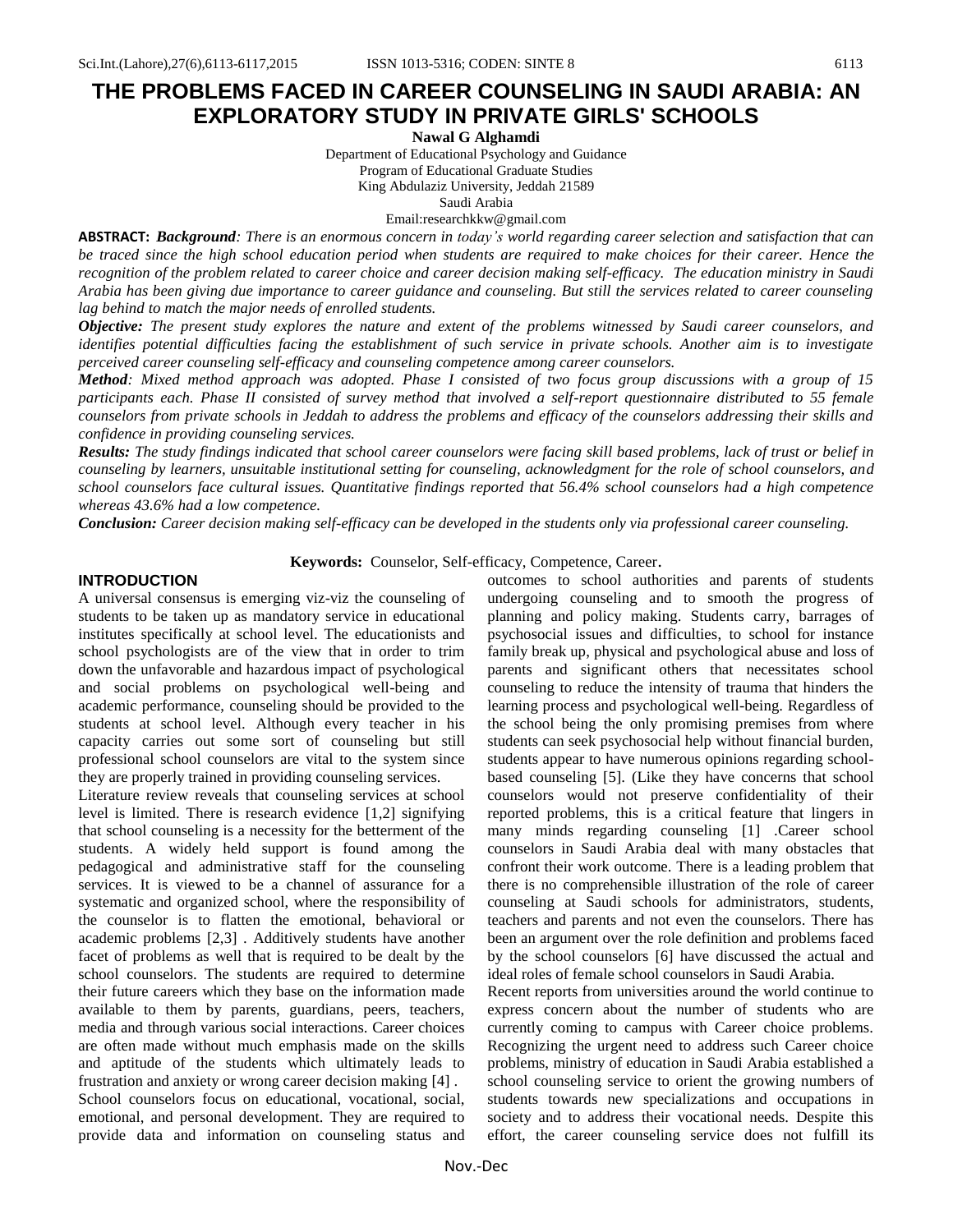purpose in satisfying the needs of the vast majority of students. This study will try to identify the nature and extents of the problems witnessed by Saudi career counselors, and identify potential difficulties facing the establishment of such service in private schools. The above issues will be investigated through the perceptions of counselors and teachers working in private schools in Saudi Arabia. The problems faced by the counselors are also required to be focused as they may have a bad impact on their perceived career counseling self-efficacy and counseling competence.

# **MATERIAL AND METHODS**

This study is an evaluation and assessment of the counseling services provided at schools by counselors and identifies what difficulties are faced by them.

## **Research Design**

This study was based on a mixed method approach. This was done with the concentration on ensuring 'rich' data generation. The opinions of the counselors, as the providers of the counseling services, were given prominence. The mixed method approach is a combination of quantitative (Survey) and Qualitative (Focused Group Discussions). It consisted of two phases for data collection. *Phase I* consisted of Survey method that consisted of using a self-report questionnaire to address the problems and efficacy of the counselors that was regarding their skills and confidence in providing counseling services. *Phase II* consisted of focused group discussion with two groups in two separate sessions with a group size of 15. The data was later analyzed to unearth the basic themes and subthemes for problem identification of the difficulties faced by counselors that were skill based, institution based and student based. It explored three main perspectives providing various majors problems (themes) and sub-problems (sub-themes).

## **Sample**

For Phase I: To obtain richer understanding, two focused groups of 15 participants each were taken. The participants were female school counselors and teachers working in the schools of Jeddah city. This phase focused on identification of problems faced by the school career counselors.

For Phase II: The researcher distributed 55 questionnaires to a sample of female counselors who were drawn from 30 private schools in Jeddah city. The age range of the school counselor was 25-40 years. In this phase the data were collected concerning the career counseling self-efficacy or perceived counseling competence.

#### **Instruments**

## **Demographic Data Sheet:**

A demographic data sheet consisting of variables like age, school, marital status and family system was used.

#### **Career Counseling Self-Efficacy Scale**

Developed by [7] the scale consists of 25 items. The scale is used to assess counselors' level of confidence in providing vocational interventions to people who struggle with career concerns. The reliability of the scale is .90 with the sample of psychologists and .93 with a sample of graduates.

**Semi Structure Focused Group Discussion Protocol.** A semi-structured interview protocol was developed for the focused group discussion to screen out the nature and extent of the problems witnessed by Saudi career counselors, and identifies potential difficulties facing the establishment of such service in private schools.

## **RESULTS**

In [8,9] authors asserted that quantitative and qualitative methods are allied in the logic that their outcomes can be harmonizing, with each method supporting the other. Consequently, it is believed that having a combination of both the methods can develop deeper understanding of any phenomenon and gain reliable results. The fundamental principle of mixed methods research is that multiple type of data should be collected which reflect complementary strengths and non-intersecting weaknesses, that allow mixed method research design to provide insights that cannot be merely gained when only qualitative or quantitative data/ are gathered [10] .

#### **Findings of Phase I**

Phase I of the research consisted of focused group discussion with two groups in two separate sessions with a group of 15 participants. The data was then analyzed to find the basic themes and subthemes for problem identification of the difficulties faced by counselors that were related to skills, institution or students.

Following are the findings of the Focused group discussion:

## **Skill Based Problems Faced By The Counselor:**

The counselors reported they do not feel proficient in the use of some specified psychological test. Therefore, a need for *training on adequate and skillful administration and interpretation of the psychological tests* is required. But unfortunately not effective measures are being taken for enhancing the skillfulness. International exposure was also emphasized. Counselors reported that they find difficulties dealing with the legal issues like sexual abuse and rights of children to decide their choice of subject in which they are competent. Therefore, some sort of *training on legal issues* is also required. This adds to the counseling responsibilities to protect the students psychologically. They also lack *on-line counseling* services and appropriate training is required for it also.

# **Lack of Trust or Belief in Counseling by Learners**

Teacher counselors revealed that although they had some skills but at times students *do not trust them or disclose their problems* to them that may be personal or academic related. The school counselors also reported that students had *previous experiences of fear or betrayal or distrust* in a school setting (administration, School head or teachers).

# **Unsuitable Institutional Setting for counseling**

In terms of institutional settings school counselors across the sample reported similar challenges faced by them, which are as follows:

Schools *do not have enough space* earmarked for counseling services, *lacking furniture* for appropriate settings and lack of furniture for group counseling and also inadequacy of settings that may *violate confidentiality or comfort* of the students in counseling as by passers may eavesdrop whatever they share. Due to *role overload* (high number of students) the counselors find it difficult to carry out their counseling services along with administrative tasks that are assigned to them.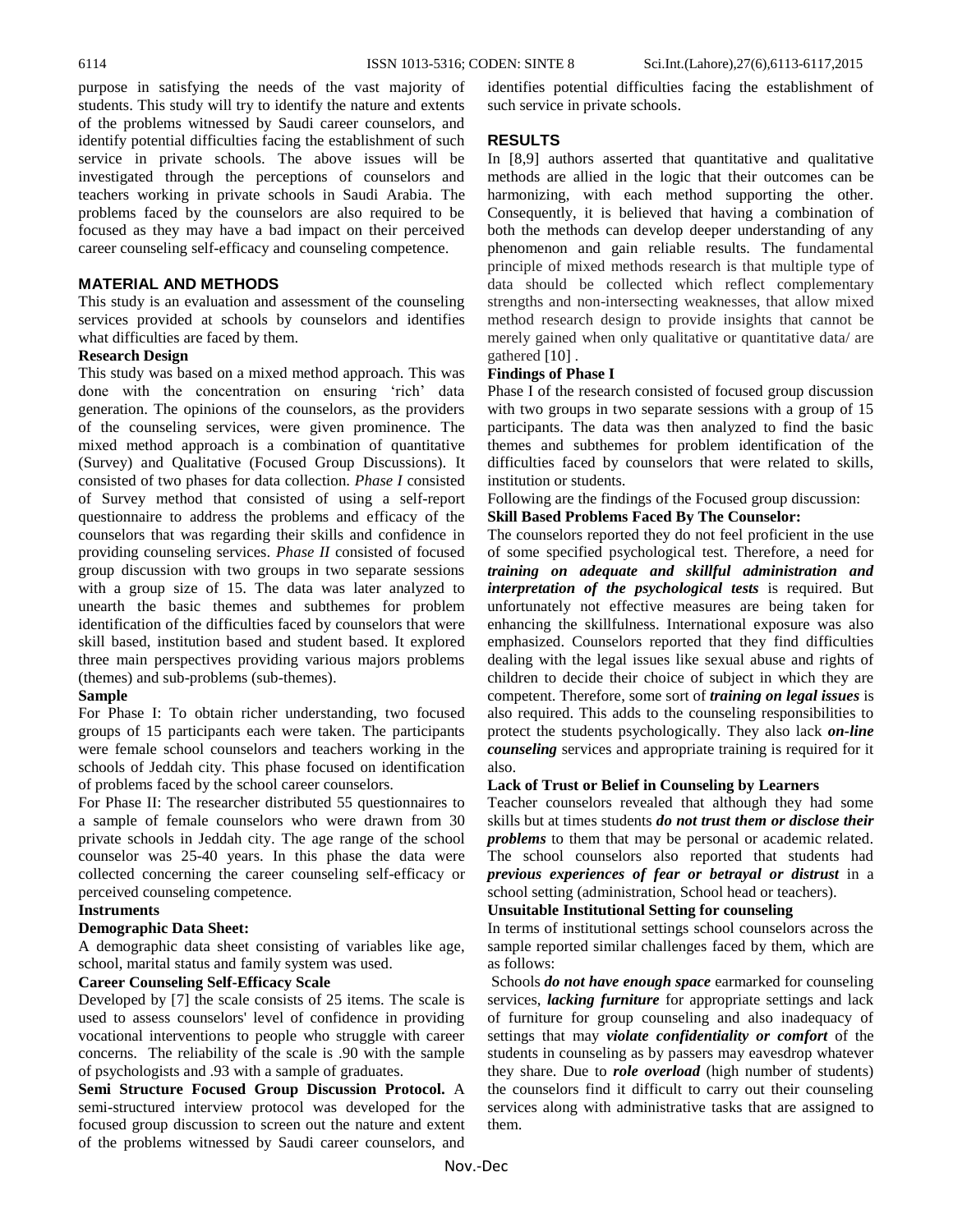| Age                   |                | $\%$  |
|-----------------------|----------------|-------|
|                       |                |       |
| 25                    | 9              | 16.4  |
| 26                    | 10             | 18.2  |
| 27                    | 13             | 23.6  |
| 28                    | $\overline{c}$ | 3.6   |
| 29                    | $\overline{c}$ | 3.6   |
| 30                    | 1              | 1.8   |
| 31                    | 6              | 10.9  |
| 32                    | $\overline{4}$ | 7.3   |
| 33                    | 3              | 5.5   |
| 37                    | $\overline{3}$ | 5.5   |
| 39                    | $\overline{2}$ | 3.6   |
| Total                 | 55             | 100.0 |
| <b>Marital Status</b> |                | $\%$  |
| Married               | 42             | 76.4  |
| Single                | 13             | 23.6  |
| Total                 | 55             | 100.0 |
| Family                | f              | $\%$  |
| <b>System</b>         |                |       |
| Joint                 | 45             | 81.8  |
| Nuclear               | 10             | 18.2  |
| Total                 | 55             | 100.0 |

#### **Acknowledgment for the Role of School Counselors**

School counselors reported that they were *regarded as unimportant* by the teaching faculty of the school. They also reported that they are *not given full and free hand to operate* the provisions of counseling services.

## **School Counselors Face Cultural Issues**

Another problem faced by the counselors is to tackle culturally-related issues. School counselors reported a *lack of support from parents* for the concept of counseling who just feel *stigmatized* that their child requires counseling. They also reported that at times some cultural rituals or constraints may also bound the school counselors to provide career counseling where females may not be encouraged by family or male members to join careers. Ignoring such things in learners' life does not support the counseling process for career building. Therefore, parents should be oriented with the concepts related to healthy outcomes of counseling. There were parents who tell their children not to discuss private and domestic issues or parental pressures and *family values* with outsiders (including student counselors). This occurs regardless of the fact that traditional families seldom provide opportunities to their children to express their problems.

Another important issue that came to the limelight was *unavailability of indigenous and culturally oriented psychological tests.*

# **Findings of Phase II**

Phase II consisted of quantitative part of the research. It involved use of survey questionnaire that was filled by 55 female school counselors from private schools of Jeddah. The Overall mean age of the sample was 28.76.

Table 2 shows that Cronbach's Alpha for Career Counseling Self-efficacy is .69 which shows that the items have a suitable internal consistency.

Table 3 reflects high and low counseling competence based on the scores obtained on career counseling self-efficacy. The scores were divided in two major ranges of high competence and low competence and the findings report that 56.4% school counselors reported a high competence whereas 43.6% reported a low competence.

## **DISCUSSION**

Over the last one decade or so, the significance of career guidance and counseling programs has been gaining sufficient grounds in educational sector of Saudi Arabia. Educators in Saudi Arabia are conscious and favorable for the guidance and counseling of students specifically for career support and efficacy. They also support the implementation of career counseling services by professionally trained school counselors [11]. It is one of the major goals of Kingdom of Saudi Arabia to develop counseling services throughout the country, particularly career counseling in the schools [12]. Despite the need of counseling, short-period training programs and permission of implementation of career counseling via non-professional personnel, some problems were observed and career counseling was considered to be non-effective. The main reason behind the non-effectiveness of the counseling arena was deficiency of professional counselors and not providing training courses for skilled personnel providing career counseling [13].

The present study focused on the identification of problems faced by the school counselors and their career counseling self-efficacy. So that the provision of counseling services can attain full professional status exclusively career counseling in schools of Saudi Arabia. The findings of the present study revealed that non-provision of training and lack of interpretation of the psychological tests plus unadept in handling of legal issues are the primary causes in the noneffectiveness of the counseling process. The findings are supported by other researches [14,15,5].

Moreover the present research also highlighted that the school counselors face a number of cultural and ethnic issues while dealing with school children and some of the problems are due to lack of support from parents who just stigmatized that their child requires counseling. Some parental pressures and family values also serve as obstacle in career counseling as in some families there is gender discrimination with respect to employment and career building. Similar results were found by [16,17] in their exploration of problems faced the counselors in provision of counseling services. The studies further supported that when parents and guardians are involved and support is provided by them in counseling process the outcomes for children are more successful than those without parental participation [17,18].

An additional problem identified in the present study was that students do not trust counselors being an outsider or stranger to them or disclose their problems to them that may be personal or academic in nature. The school counselors also reported that some students had previous experiences of fear or betrayal or distrust in a school setting due to administration, School head or teachers that makes them reluctant to share their goals and expectations. They trust more on their parents who often select what career is best for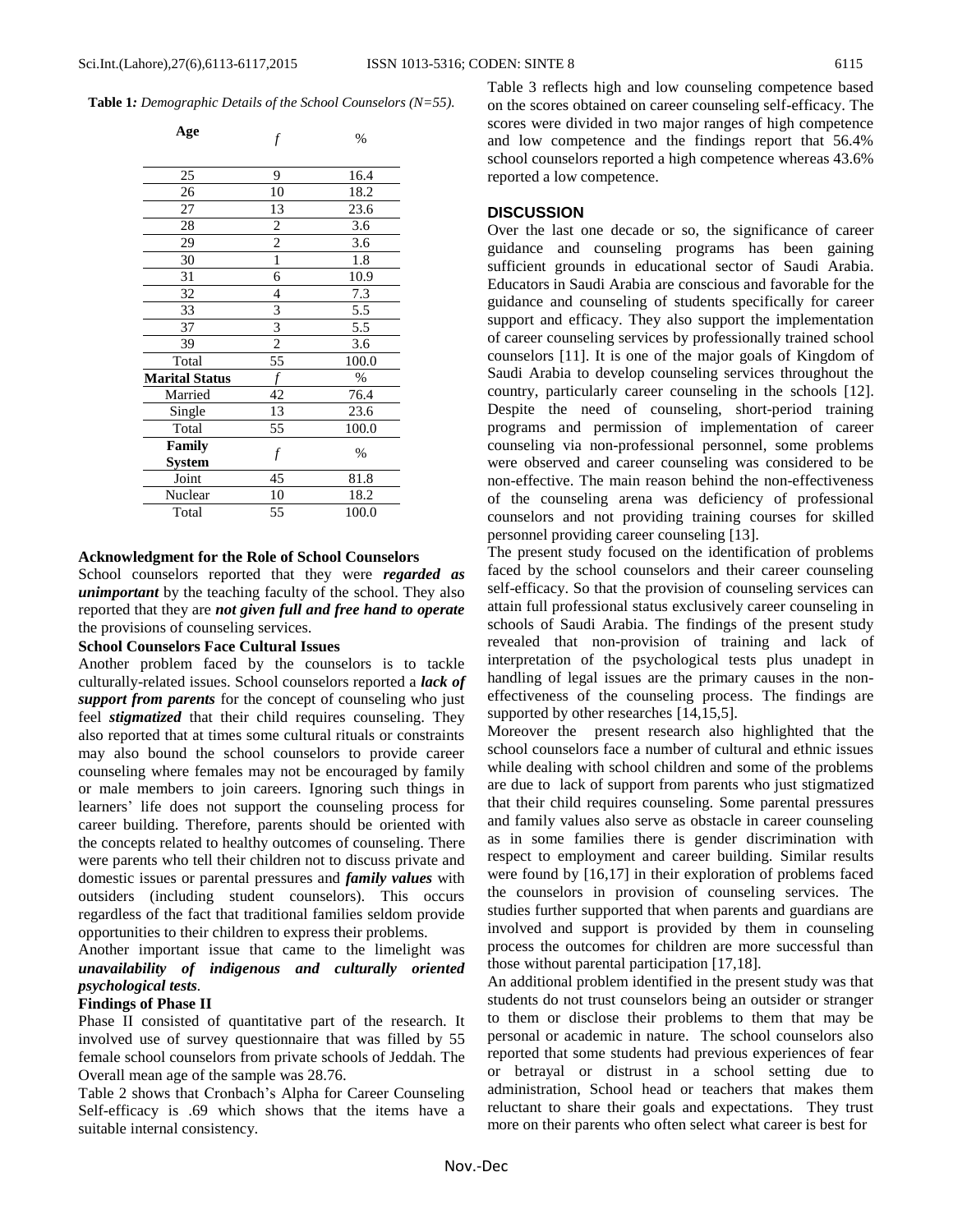| <b>Scale</b>                 | <b>No. of Items</b> | Cronbach's Alpha                                                                                            |
|------------------------------|---------------------|-------------------------------------------------------------------------------------------------------------|
| Career Counseli              | 25                  | 0.69                                                                                                        |
| <b>Counseling Competence</b> |                     | <b>Table 3:</b> High and Low competence in career counseling among the school counselors $(N=55)$ .<br>$\%$ |
| <b>High Competence</b>       | 31                  | 56.4                                                                                                        |
| Low Competence               | 24                  | 43.6                                                                                                        |
| Total                        | 55                  | 100.0                                                                                                       |

**Table 2:** *Reliability Analysis of Career Counseling Self-efficacy (N=55).*

them. Such findings are similar to the ones found in a study by [5].

In addition to lacking skills the counselors reported that there exists unsuitable institutional setting for counseling that is the area which needs more attention by the powers be. There exists lack of suitable space, settings; lacking furniture for appropriate settings and lack of furniture for group counseling such inadequacies lead to violation of ethics to protect the welfare of client in terms of any social injury caused to them for instance during the sessions the others passing by may hear what is being shared and may discomfort the student in counseling session. There is also limited time to carry out counseling related tasks as they are often assigned with administrative tasks as well. Literature in Saudi Arabian context also reveals that there exists fewer counselors and due to which a number of students are assigned to one counselor [19,20]. The school counselors also reported that they are not appropriately acknowledged for the Role of School Counselors. They are considered to be irrelevant and insignificant by the teaching faculty of the school. They also reported that they are not given full and free hand to operate for the provisions of counseling services. Similar findings were found in Nigerian Study [21].

By and large the problems identified in the study and outlined above could have a negative impact on the development of career guidance and counseling services in Saudi Arabian schools. Therefore, the career counseling self-efficacy was explored among the school counselors. The findings reported high career counseling self-efficacy that is high competence reported by 56.4% and low career counseling self-efficacy or low competence was reported by 43.6%. Though the majority of the sample reported high competence but it could be subject to the experience and age of the school counselor as well social desirability effect might have played its role in the responses of the school counselors. As the problems identified by them clearly speak of the lack of skills, lack of equipment and lack of support from parents and staff at school. On the other hand even if we consider them to be highly competent, even then 43.6% reported low competence which cannot be ignored and it calls for strict, adept and strategic measures to be taken to deal with the problems and thus enhancing the career counseling services and programs. Majority of the secondary school graduates do not have sufficient information and awareness about career options

available, specifically related to their aptitude and interests. They go into the universities to study courses that are not suitable to their aptitude and abilities or interests. The problems faced by the counselors are also required to be focused as they may have a bad impact on their perceived career counseling self-efficacy and counseling competence. This may in turn influence the treatment and counseling process. Career decision making self-efficacy can be developed in the students only via professional career counseling.

#### **REFERENCES**

- [1] Howieson, C. & Semple, S. *The* evaluation of guidance: Listening to pupils' views.' *British journal of guidance & counseling,* **28**(3), 373-388 (2000).
- [2] Cooper, M., Hough, M. & Loynd, C. Scottish secondary school teachers' attitudes towards, and conceptualisations of counseling. *British journal of guidance and counseling*, **33** (2), 199-211 (2005)
- [3] Sun, J., & Stewart, D. E. Development of populationbased resilience measures in primary school setting. *Health education,* **107**(6), 575 – 599 (2007)
- [4] Adegun, A.O., and Aremu, O. Effectiveness of career development and cognitive reframe therapy on irrational career thoughts among secondary school student in Ogun State, Nigeria. *The African Symposium*, **13** (2), 94-103 (2013)
- [5] Mushaandja, J., Haihambo, C., Vergnani, T., Frank, E. I. Major Challenges Facing Teacher Counselor s in Schools in Namibia. *Education Journal*, **2**(3), 77- 84(2013)
- [6] Nawal, G, Alghamdi. Counsellor's Role in the Private Girls' Secondary Schools of Saudi Arabia. *Middle Eastern & African Journal of Educational Research, Issue* **14** (91-105) (2015).
- [7] O'Brien, K.M., Heppner, M. J., Flores, L.Y., Bikos, L.H. The Career Counselling Self-Efficacy scale: Instrument development and training applications. *Journal of Counseling Psychology,* **44***,* 20-31 (1997)
- [8] Creswell, J. W., & Plano Clark, V. L. Designing and conducting mixed methods research*. Thousand Oaks, CA: Sage* (2007).
- [9] Plano Clark, V. L. The adoption and practice of mixed methods: U.S. trends in federally funded health-related research. *Qualitative Inquiry,* **16***,* 428–440 (2010)
- [10] Greene, J. C. Mixed methods in social inquiry*. New York: Wiley* (2007).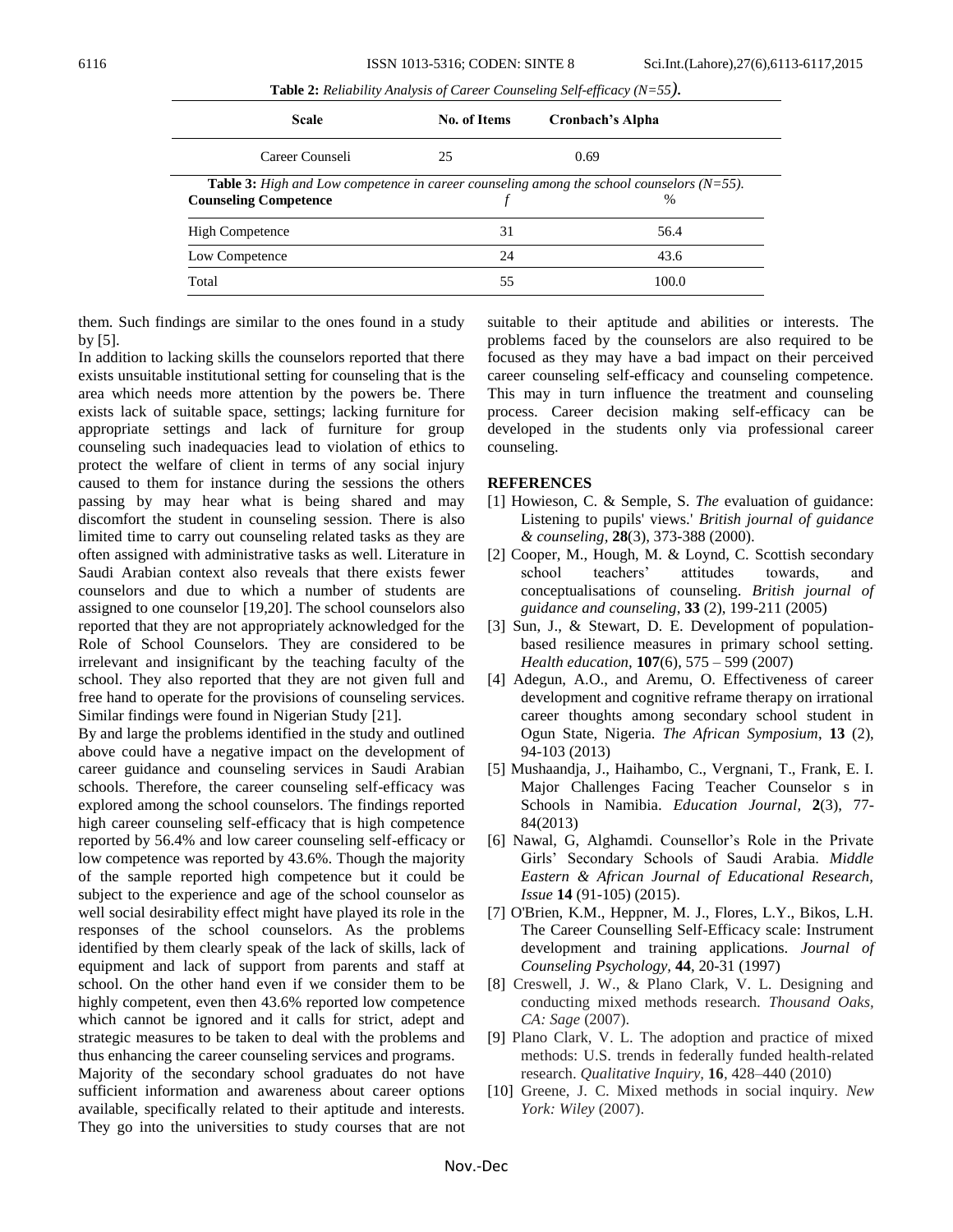- [11] Al-Sayed, B. Training Needs of Teachers in Mainstream Primary Schools in Saudi Arabia in Relation to Publics with Special Education Needs. *Unpublished PhD thesis University of Hull, UK* (2002).
- [12] Ministry of Education *Definitions Bulletin about Guidance and Counselling in the Kingdom of Saudi Arabia.* Kingdom of Saudi Arabia (1999)
- [13] Al-Rebdi, S. The Role of the School Counselor as Perceived by Counselors, Principals and Teachers in Saudi Arabia *Unpublished PhD thesis, Manchester University* (2004)
- [14] Akinade EA. Psychological Testing in Counseling. CASSON J. (SPECIAL edition) **25**(1): 86 – 95 (2009)
- [15] Aluede, O., Adomeh, I. O. C., & Afen-Akpaida, J. K Some thoughts about the future of Guidance and Counselling in Nigeria. *www/findarticles.com)p/articles* (2004).
- [16] Davis, T. Exploring school counseling: Professional practices and perspectives *Boston, MA: Houghton Mifflin* (2005)*.*
- [17] Epstein, J. L., Sanders, M. G., & Sheldon, S. B.. Family and community involvement: Achievement effects. Retrieved from:

[Http://www.csos.jhu.edu/p2000/pdf/NICHD%20Progre](http://www.csos.jhu.edu/p2000/pdf/NICHD%20Progress%20Report%20Summary%2007.pdf) [ss%20Report%20Summary%2007.pdf](http://www.csos.jhu.edu/p2000/pdf/NICHD%20Progress%20Report%20Summary%2007.pdf) (2007)

- [18] Holcomb-McCoy, C. School counseling to close the achievement gap. *Thousand Oaks, CA: Corwi* (2007)*.*
- [19] Al-Ghamdi, S. Perceptions of the Role of the Secondary School Counselor in Saudi Arabia *Unpublished PhD thesis. University of Hull (*1999)
- [20] Al-Shinawi, M. An Occupational Analysis of Counselor Work *Paper presented at the 2nd annual conference of the Saudi Educational and Psychological Association. College of Education, King Saud University, Riyadh, Saudi Arabia* (1990)
- [21] Anagbogu, M. A., Nwokolo, C. N., Anyamene, A. N., Anyachebelu, F. E., & Umezulike, R. Q.. Professional challenges to counseling practice in primary schools in Anambra State, Nigeria: The way forward. *International Journal of Psychology and Counselling* **5**(5), 97-103 (2013)